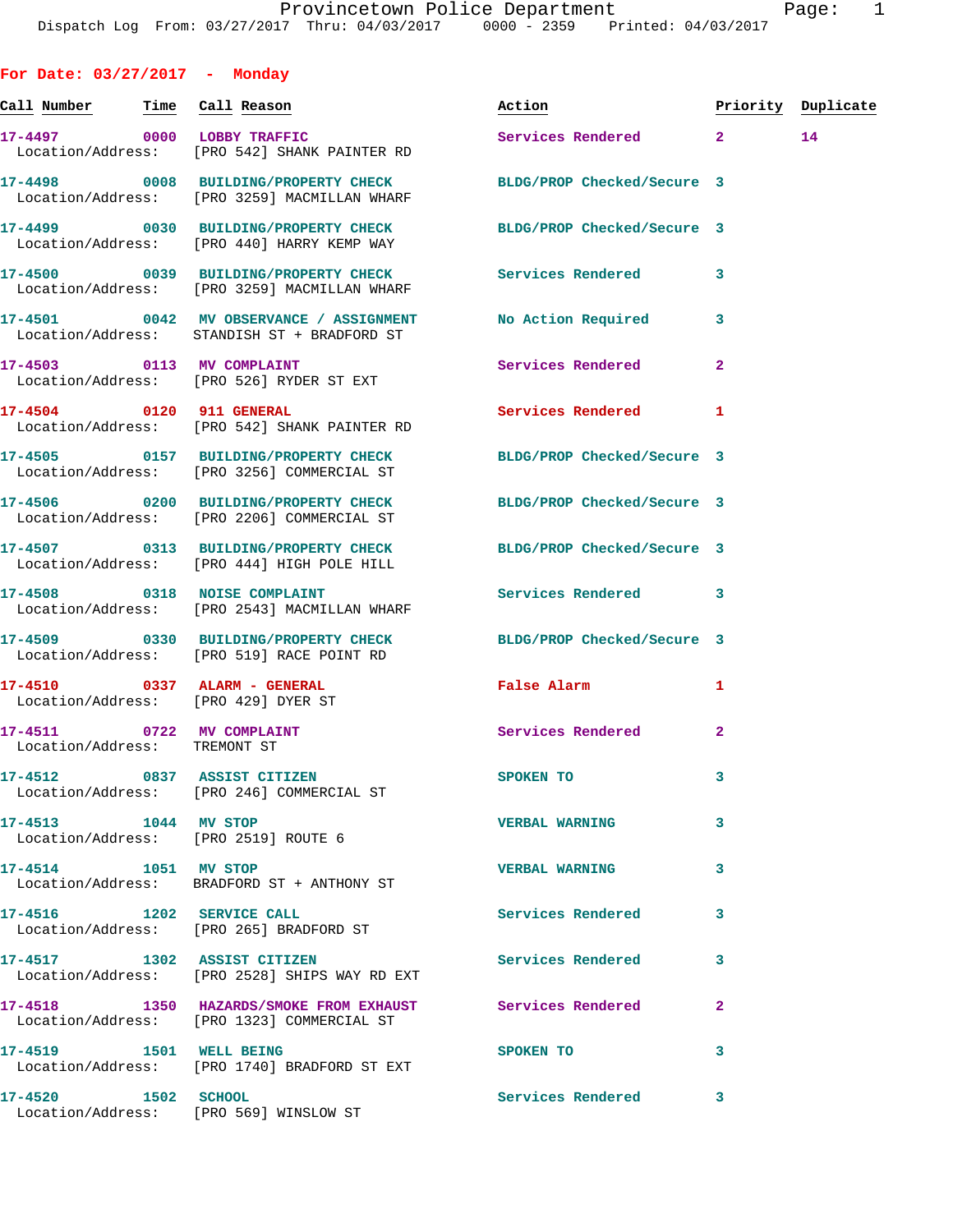|                                  | Dispatch Log From: 03/27/2017 Thru: 04/03/2017 0000 - 2359 Printed: 04/03/2017                                   | Provincetown Police Department | Page: 2        |  |
|----------------------------------|------------------------------------------------------------------------------------------------------------------|--------------------------------|----------------|--|
|                                  | 17-4521 1531 BUILDING/PROPERTY CHECK BLDG/PROP Checked/Secure 3<br>Location/Address: [PRO 1778] SHANK PAINTER RD |                                |                |  |
|                                  | 17-4522 1531 BUILDING/PROPERTY CHECK BLDG/PROP Checked/Secure 3<br>Location/Address: [PRO 99] COMMERCIAL ST      |                                |                |  |
|                                  | 17-4523 1538 MEDICAL EMERGENCY<br>Location/Address: [PRO 395] COMMERCIAL ST                                      | Transported to Hospital 1      |                |  |
|                                  | 17-4525 1649 PARK, WALK & TALK Services Rendered Location/Address: [PRO 105] COMMERCIAL ST                       |                                | $\mathbf{2}$   |  |
|                                  | 17-4526 1657 MV OBSERVANCE / ASSIGNMENT Services Rendered 3<br>Location/Address: SNAIL RD + COMMERCIAL ST        |                                |                |  |
|                                  | 17-4527 1724 STRANDED PORPOISE Services Rendered<br>Location/Address: [PRO 2132] COMMERCIAL ST                   |                                | $\overline{2}$ |  |
|                                  | 17-4528 1847 ASSIST CITIZEN/LOCKOUT Services Rendered 3<br>Location/Address: [PRO 537] SHANK PAINTER RD          |                                |                |  |
| Refer To $P/C:$ 17-33-AR         | 17-4529 1920 FOLLOW UP<br>Location/Address: [PRO 549] STANDISH ST                                                | Services Rendered              | $\mathbf{2}$   |  |
|                                  | 17-4530 1933 BUILDING/PROPERTY CHECK Services Rendered 3<br>Location/Address: [PRO 2483] COMMERCIAL ST           |                                |                |  |
|                                  | 17-4531 1940 FOLLOW UP<br>Location/Address: [PRO 549] STANDISH ST                                                | Services Rendered              | $\mathbf{2}$   |  |
|                                  | 17-4532 1944 MEDICAL EMERGENCY<br>Location/Address: [PRO 2737] COMMERCIAL ST                                     | PATIENT REFUSAL                | 1              |  |
|                                  | 17-4533 1953 BUILDING/PROPERTY CHECK BLDG/PROP Checked/Secure 3<br>Location/Address: [PRO 526] RYDER ST EXT      |                                |                |  |
| 17-4534 2036 COMPLAINT           | Location/Address: [PRO 542] SHANK PAINTER RD                                                                     | SPOKEN TO                      | 3              |  |
|                                  | 17-4535 2047 BUILDING/PROPERTY CHECK BLDG/PROP Checked/Secure 3<br>Location/Address: [PRO 537] SHANK PAINTER RD  |                                |                |  |
|                                  | 17-4536 2107 BUILDING/PROPERTY CHECK BLDG/PROP Checked/Secure 3<br>Location/Address: [PRO 1645] HARRY KEMP WAY   |                                |                |  |
| Location/Address: ROUTE 6        | 17-4537 2118 MV OBSERVANCE / ASSIGNMENT Services Rendered                                                        |                                | 3              |  |
|                                  | 17-4538 2210 BUILDING/PROPERTY CHECK BLDG/PROP Checked/Secure 3<br>Location/Address: [PRO 516] RACE POINT RD     |                                |                |  |
|                                  | 17-4539 2308 BUILDING/PROPERTY CHECK<br>Location/Address: [PRO 545] SHANK PAINTER RD                             | BLDG/PROP Checked/Secure 3     |                |  |
|                                  | 17-4540 2323 BUILDING/PROPERTY CHECK<br>Location/Address: [PRO 447] JEROME SMITH RD                              | BLDG/PROP Checked/Secure 3     |                |  |
|                                  | 17-4541 2328 ASSIST CITIZEN<br>Location/Address: [PRO 344] COMMERCIAL ST                                         | Services Rendered              | 3              |  |
|                                  | 17-4542 2346 BUILDING/PROPERTY CHECK BLDG/PROP Checked/Secure 3<br>Location/Address: [PRO 3259] MACMILLAN WHARF  |                                |                |  |
| For Date: $03/28/2017$ - Tuesday |                                                                                                                  |                                |                |  |
|                                  | 17-4543 0002 LOBBY TRAFFIC<br>Location/Address: [PRO 542] SHANK PAINTER RD                                       | Services Rendered              | $\mathbf{2}$   |  |

**17-4544 0040 MV OBSERVANCE / ASSIGNMENT Services Rendered 3**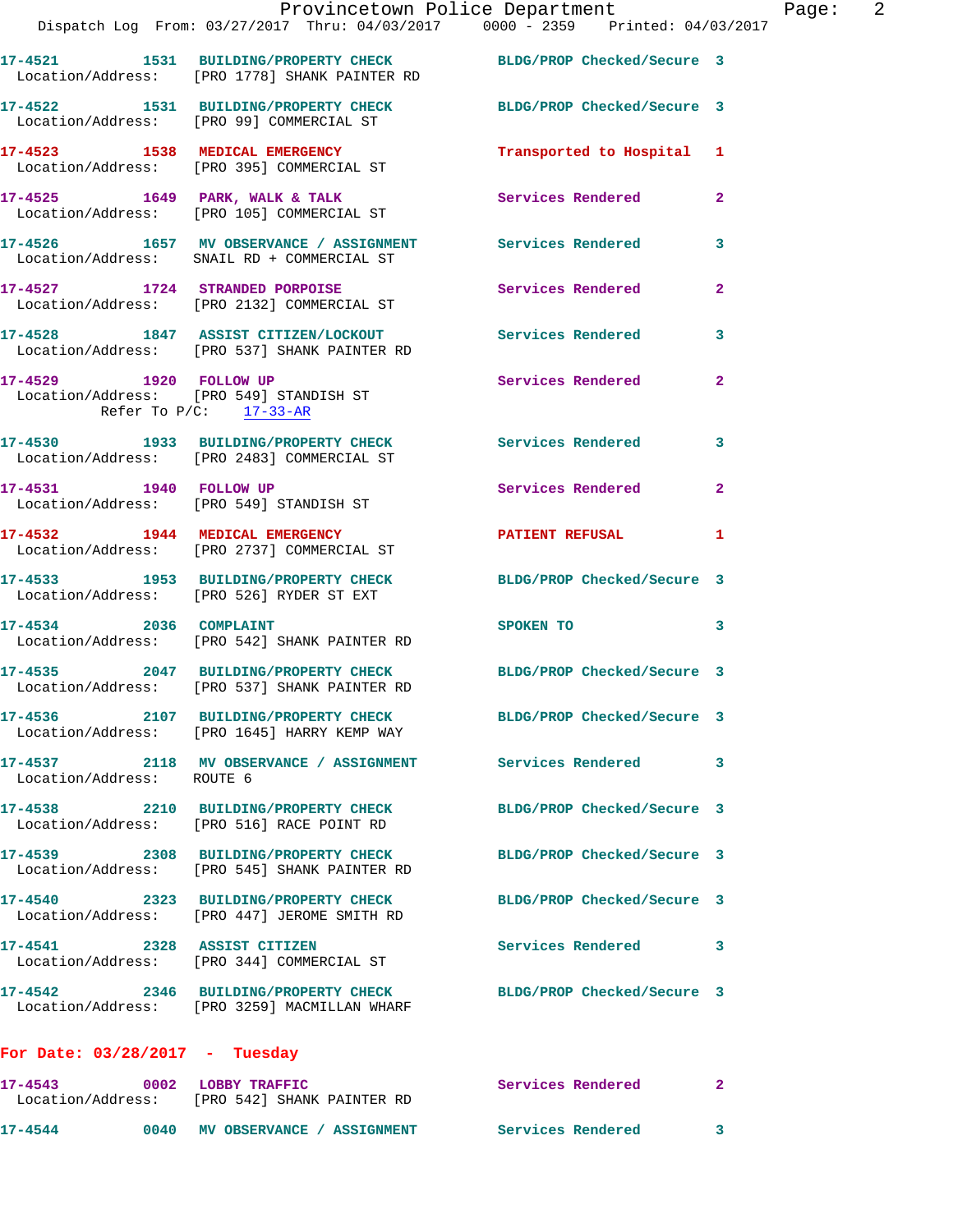|                                      | Dispatch Log From: 03/27/2017 Thru: 04/03/2017 0000 - 2359 Printed: 04/03/2017                                    | Provincetown Police Department | Page: 3      |
|--------------------------------------|-------------------------------------------------------------------------------------------------------------------|--------------------------------|--------------|
|                                      | Location/Address: BRADFORD ST + STANDISH ST                                                                       |                                |              |
|                                      | 17-4545 0053 MV OBSERVANCE / ASSIGNMENT No Action Required 3<br>Location/Address: HOWLAND ST + BRADFORD ST        |                                |              |
|                                      | 17-4546 0121 BUILDING/PROPERTY CHECK BLDG/PROP Checked/Secure 3<br>Location/Address: [PRO 444] HIGH POLE HILL     |                                |              |
|                                      | 17-4547 0357 BUILDING/PROPERTY CHECK BLDG/PROP Checked/Secure 3<br>Location/Address: [PRO 530] SHANK PAINTER RD   |                                |              |
| Location/Address: ROUTE 6 + SNAIL RD | 17-4548 0605 MV OBSERVANCE / ASSIGNMENT Services Rendered                                                         |                                | $\mathbf{3}$ |
|                                      | 17-4549 0635 911 GENERAL<br>Location/Address: [PRO 2144] CONWELL ST                                               | Services Rendered 1            |              |
|                                      | 17-4550 0753 ANIMAL CALL/PET PANTRY Services Rendered<br>Location/Address: [PRO 3296] SHANK PAINTER RD            |                                | $\mathbf{2}$ |
|                                      | 17-4551 0813 SERVICE CALL/SCHOOL 5ervices Rendered 3<br>Location/Address: [PRO 569] WINSLOW ST                    |                                |              |
| Location/Address: BRADFORD ST        | 17-4552 0846 SERVICE CALL                                                                                         | Services Rendered              | $\mathbf{3}$ |
|                                      | 17-4553 0906 BUILDING/PROPERTY CHECK BLDG/PROP Checked/Secure 3<br>Location/Address: [PRO 2500] COMMERCIAL ST     |                                |              |
|                                      | 17-4554 0928 BUILDING/PROPERTY CHECK<br>Location/Address: [PRO 526] RYDER ST EXT                                  | BLDG/PROP Checked/Secure 3     |              |
|                                      | 17-4555 0951 BUILDING/PROPERTY CHECK<br>Location/Address: [PRO 3317] CEMETERY RD                                  | BLDG/PROP Checked/Secure 3     |              |
|                                      | 17-4556 0951 BUILDING/PROPERTY CHECK<br>Location/Address: [PRO 3318] CEMETERY RD                                  | BLDG/PROP Checked/Secure 3     |              |
|                                      | 17-4557 1058 ALARM - FIRE<br>Location/Address: [PRO 517] RACE POINT RD                                            | Services Rendered 1            |              |
|                                      | 17-4558 1107 BUILDING/PROPERTY CHECK BLDG/PROP Checked/Secure 3<br>Location/Address: [PRO 2898] JEROME SMITH RD   |                                |              |
|                                      | 17-4559 1225 BUILDING/PROPERTY CHECK BLDG/PROP Checked/Secure 3<br>Location/Address: [PRO 447] JEROME SMITH RD    |                                |              |
| Location/Address: ROUTE 6            | 17-4560 1229 MV OBSERVANCE / ASSIGNMENT Services Rendered                                                         |                                | 3            |
|                                      | 17-4561 1316 ALARM - GENERAL<br>Location/Address: [PRO 843] COMMERCIAL ST                                         | False Alarm                    | 1            |
|                                      | 17-4562 1501 BAR CHECK<br>Location/Address: [PRO 399] COMMERCIAL ST                                               | Services Rendered              | $\mathbf{2}$ |
|                                      | 17-4563 1504 BUILDING/PROPERTY CHECK BLDG/PROP Checked/Secure 3<br>Location/Address: [PRO 1638] COMMERCIAL ST     |                                |              |
|                                      | 17-4564 1519 BUILDING/PROPERTY CHECK Services Rendered<br>Location/Address: [PRO 571] ALDEN ST                    |                                | 3            |
|                                      | 17-4565 1524 MV OBSERVANCE / ASSIGNMENT Services Rendered<br>Location/Address: SHANK PAINTER RD + JEROME SMITH RD |                                | 3            |
| Location/Address: [PRO 3440] ROUTE 6 | 17-4566               1547     MV  OBSERVANCE  /  ASSIGNMENT                  Services  Rendered                  |                                | 3            |
|                                      | 17-4567 1643 BUILDING/PROPERTY CHECK Services Rendered<br>Location/Address: [PRO 433] RYDER ST EXT                |                                | 3            |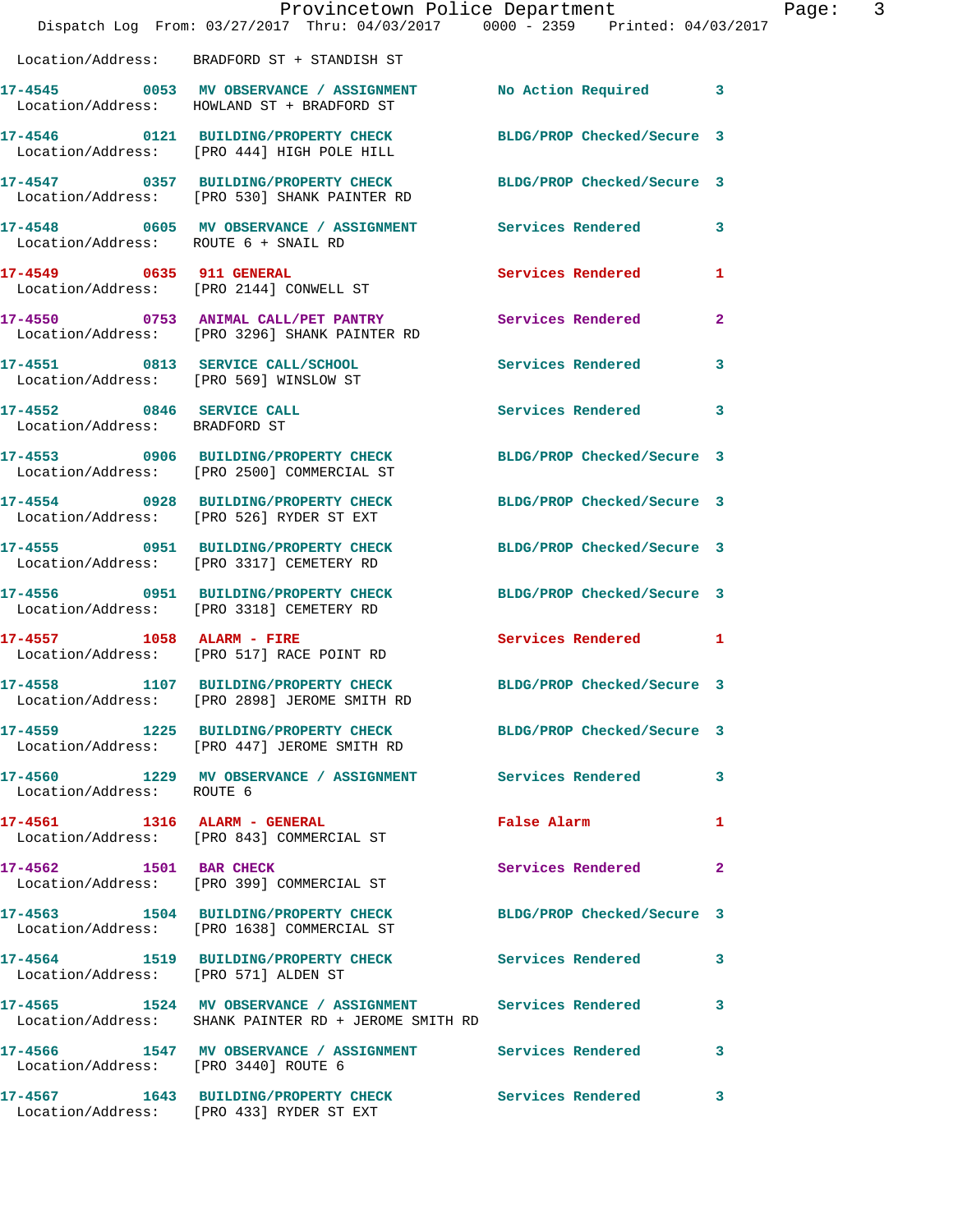**17-4571 1814 TURKEY STRUCK BY M/V GONE ON ARRIVAL 2**  Location/Address: [PRO 2521] ROUTE 6 **17-4572 1830 BUILDING/PROPERTY CHECK Services Rendered 3**  Location/Address: [PRO 2543] MACMILLAN WHARF

**17-4573 2010 BUILDING/PROPERTY CHECK BLDG/PROP Checked/Secure 3**  Location/Address: [PRO 58] BRADFORD ST

Location/Address: [PRO 2490] PROVINCELANDS RD

**17-4574 2027 MV OBSERVANCE / ASSIGNMENT Services Rendered 3**  Location/Address: [PRO 3430] COMMERCIAL ST

**17-4575 2202 BUILDING/PROPERTY CHECK BLDG/PROP Checked/Secure 3**  Location/Address: [PRO 440] HARRY KEMP WAY

**17-4576 2237 LOBBY TRAFFIC Services Rendered 3 17**  Location/Address: [PRO 542] SHANK PAINTER RD

Location/Address: [PRO 542] SHANK PAINTER RD

**17-4577 2255 BUILDING/PROPERTY CHECK BLDG/PROP Checked/Secure 3**  Location/Address: [PRO 1952] COMMERCIAL ST

## **For Date: 03/29/2017 - Wednesday**

**17-4578 0007 BUILDING/PROPERTY CHECK BLDG/PROP Checked/Secure 3**  Location/Address: [PRO 530] SHANK PAINTER RD **17-4579 0022 MV OBSERVANCE / ASSIGNMENT No Action Required 3**  Location/Address: [PRO 2577] BRADFORD ST **17-4580 0056 BUILDING/PROPERTY CHECK BLDG/PROP Checked/Secure 3**  Location/Address: [PRO 1638] COMMERCIAL ST **17-4581 0101 MV OBSERVANCE / ASSIGNMENT Services Rendered 3**  Location/Address: [PRO 413] CONWELL ST **17-4582 0212 BUILDING/PROPERTY CHECK BLDG/PROP Checked/Secure 3**  [PRO 447] JEROME SMITH RD **17-4583 0242 BUILDING/PROPERTY CHECK BLDG/PROP Checked/Secure 3**  Location/Address: [PRO 182] COMMERCIAL ST **17-4584 0242 HAZARDS/MINOR FLOODING Services Rendered 3**  Location/Address: BRADFORD ST + WINSLOW ST **17-4585 0250 BUILDING/PROPERTY CHECK BLDG/PROP Checked/Secure 3**  Location/Address: [PRO 175] COMMERCIAL ST **17-4586 0520 BUILDING/PROPERTY CHECK BLDG/PROP Checked/Secure 3**  Location/Address: [PRO 545] SHANK PAINTER RD **17-4587 0526 MV OBSERVANCE / ASSIGNMENT Services Rendered 3**  Location/Address: ROUTE 6 + HOWLAND ST **17-4588 0606 MV OBSERVANCE / ASSIGNMENT No Action Required 3**  Location/Address: [PRO 542] SHANK PAINTER RD **17-4590 0805 AT SCHOOL Services Rendered 3**  Location/Address: [PRO 569] WINSLOW ST **17-4592 1021 LOST PRESCRIPTION Services Rendered 3**  Location/Address: [PRO 87] CENTER ST **17-4595 1415 WIRE FRAUD Services Rendered 2**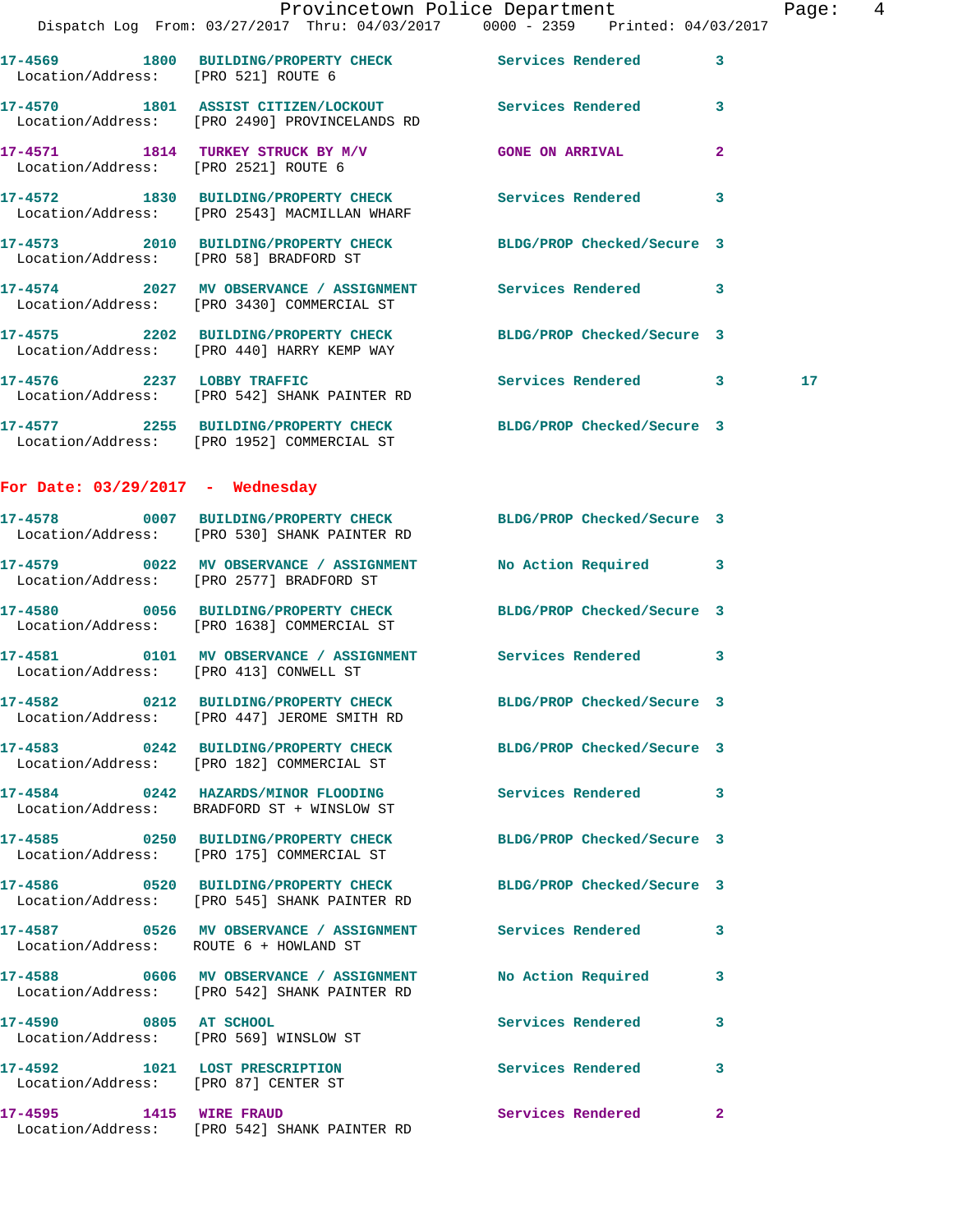|                                         | 17-4596 1447 BUILDING/PROPERTY CHECK BLDG/PROP Checked/Secure 3<br>Location/Address: [PRO 1638] COMMERCIAL ST |                            |              |    |
|-----------------------------------------|---------------------------------------------------------------------------------------------------------------|----------------------------|--------------|----|
|                                         | 17-4597 1447 MV OBSERVANCE / ASSIGNMENT Services Rendered 3<br>Location/Address: [PRO 4041] BRADFORD ST       |                            |              |    |
|                                         | 17-4598 1612 PARK, WALK & TALK<br>Location/Address: [PRO 516] RACE POINT RD                                   | Services Rendered          | $\mathbf{2}$ |    |
|                                         | 17-4599 1630 LOST SAMSUNG J7<br>Location/Address: [PRO 542] SHANK PAINTER RD                                  | Services Rendered          | 3            |    |
| 17-4600 1637 LIFT ASSIST                | Location/Address: [PRO 442] HARRY KEMP WAY                                                                    | <b>Services Rendered</b>   | 1            |    |
|                                         | 17-4602 1712 BUILDING/PROPERTY CHECK Services Rendered<br>Location/Address: [PRO 2499] RACE POINT RD          |                            | 3            |    |
| Location/Address: [PRO 58] BRADFORD ST  | 17-4603 1726 MV OBSERVANCE / ASSIGNMENT Services Rendered                                                     |                            | 3            |    |
|                                         | 17-4604 1827 ABANDONED 911<br>Location/Address: [PRO 2977] COMMERCIAL ST                                      | <b>Services Rendered</b>   | 1            |    |
| 17-4605 1855 COMPLAINT                  | Location/Address: [PRO 3296] SHANK PAINTER RD                                                                 | Services Rendered 3        |              |    |
|                                         | 17-4606 1917 BUILDING/PROPERTY CHECK<br>Location/Address: [PRO 2206] COMMERCIAL ST                            | BLDG/PROP Checked/Secure 3 |              |    |
| 17-4607 1919 LIFT ASSIST                | Location/Address: [PRO 442] HARRY KEMP WAY                                                                    | Services Rendered 1        |              |    |
|                                         | 17-4608 1952 BUILDING/PROPERTY CHECK<br>Location/Address: [PRO 1646] WINSLOW ST                               | BLDG/PROP Checked/Secure 3 |              |    |
|                                         | 17-4609 2022 MV OBSERVANCE / ASSIGNMENT Services Rendered 3<br>Location/Address: HIGH POLE HILL + BRADFORD ST |                            |              |    |
| Location/Address: [PRO 3287] ROUTE 6    | 17-4610 2047 BUILDING/PROPERTY CHECK BLD/PROP CHECKED UNSECUR 3                                               |                            |              |    |
| Location/Address: [PRO 1780] JOHNSON ST | 17-4611 2107 BUILDING/PROPERTY CHECK BLDG/PROP Checked/Secure 3                                               |                            |              |    |
|                                         | 17-4612 2120 BUILDING/PROPERTY CHECK<br>Location/Address: [PRO 99] COMMERCIAL ST                              | BLDG/PROP Checked/Secure 3 |              |    |
| 17-4613 2257 LOBBY TRAFFIC              | Location/Address: [PRO 542] SHANK PAINTER RD                                                                  | Services Rendered          | 3            | 18 |
|                                         | 17-4614 2351 BUILDING/PROPERTY CHECK<br>Location/Address: [PRO 3259] MACMILLAN WHARF                          | <b>Services Rendered</b>   | 3            |    |
|                                         | 17-4615 2353 BUILDING/PROPERTY CHECK<br>Location/Address: [PRO 530] SHANK PAINTER RD                          | BLDG/PROP Checked/Secure 3 |              |    |
| 17-4616 2359 BAR CHECK                  | Location/Address: [PRO 3443] COMMERCIAL ST                                                                    | BLDG/PROP Checked/Secure 2 |              |    |
| For Date: $03/30/2017$ - Thursday       |                                                                                                               |                            |              |    |
|                                         | 17-4617 6013 MV OBSERVANCE / ASSIGNMENT Services Rendered<br>Location/Address: BRADFORD ST + HOWLAND ST       |                            | 3            |    |
|                                         | 17-4619 0113 BUILDING/PROPERTY CHECK<br>Location/Address: [PRO 1638] COMMERCIAL ST                            | BLDG/PROP Checked/Secure 3 |              |    |

**17-4620 0126 MV OBSERVANCE / ASSIGNMENT Services Rendered 3**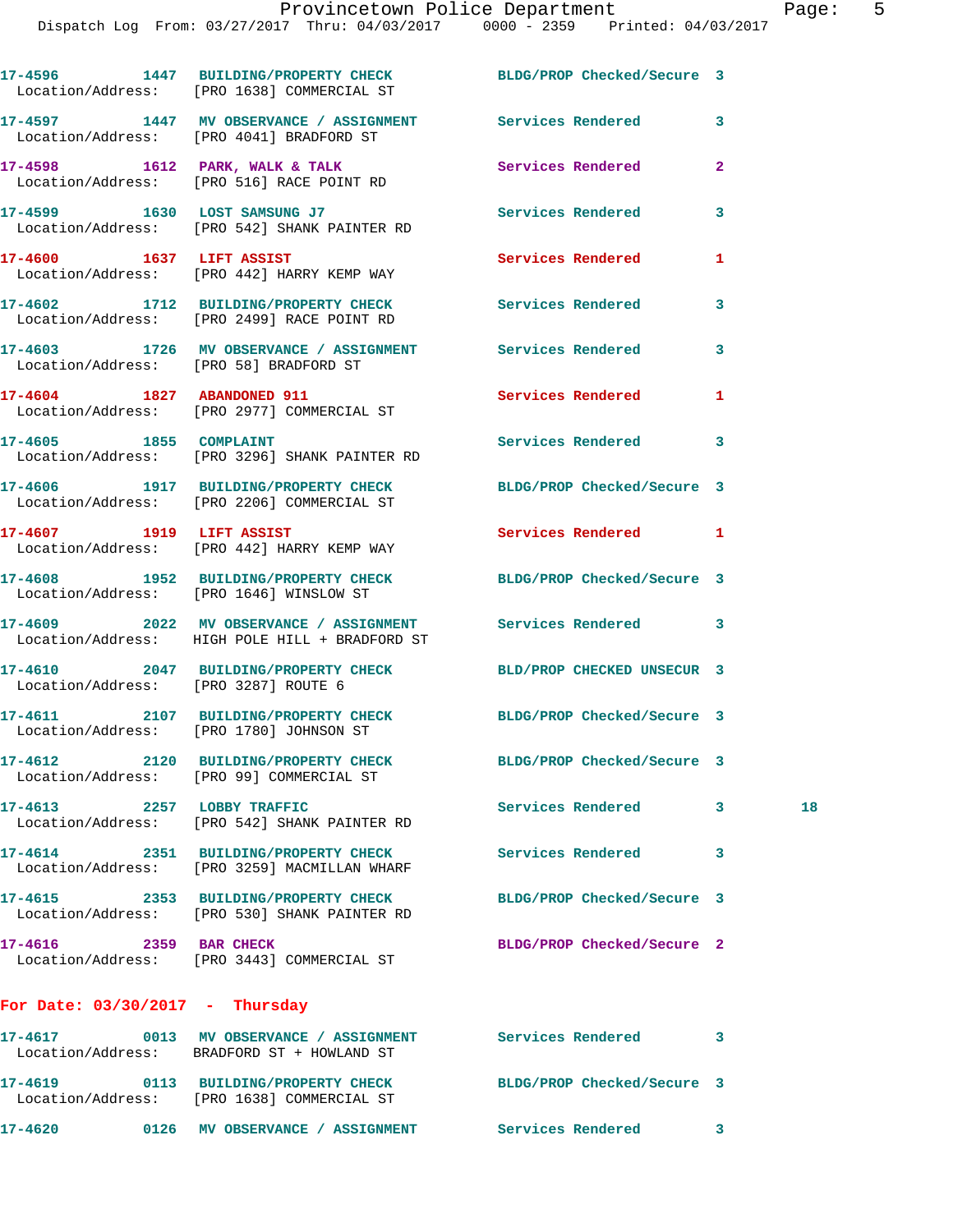|                                        | Provincetown Police Department<br>Dispatch Log From: 03/27/2017 Thru: 04/03/2017 0000 - 2359 Printed: 04/03/2017 |                            | Page: 6      |  |
|----------------------------------------|------------------------------------------------------------------------------------------------------------------|----------------------------|--------------|--|
| Location/Address: ROUTE 6 + SNAIL RD   |                                                                                                                  |                            |              |  |
|                                        | 17-4621 0129 MV OBSERVANCE / ASSIGNMENT Services Rendered 3<br>Location/Address: [PRO 2577] BRADFORD ST          |                            |              |  |
|                                        | 17-4622 0212 BUILDING/PROPERTY CHECK BLDG/PROP Checked/Secure 3<br>Location/Address: [PRO 444] HIGH POLE HILL    |                            |              |  |
|                                        | 17-4623 0510 BUILDING/PROPERTY CHECK BLDG/PROP Checked/Secure 3<br>Location/Address: [PRO 175] COMMERCIAL ST     |                            |              |  |
|                                        | 17-4624 0518 BUILDING/PROPERTY CHECK BLDG/PROP Checked/Secure 3<br>Location/Address: [PRO 182] COMMERCIAL ST     |                            |              |  |
|                                        | 17-4625 0522 BUILDING/PROPERTY CHECK BLDG/PROP Checked/Secure 3<br>Location/Address: [PRO 16] BRADFORD ST        |                            |              |  |
| Location/Address: ROUTE 6              | 17-4626 0531 MV OBSERVANCE / ASSIGNMENT Services Rendered 3                                                      |                            |              |  |
| Location/Address: [PRO 3222] ALDEN ST  | 17-4627 0554 911 GENERAL                                                                                         | Services Rendered          | $\mathbf{1}$ |  |
| 17-4628 0707 PET PANTRY                | Location/Address: [PRO 3296] SHANK PAINTER RD                                                                    | Services Rendered 3        |              |  |
|                                        | 17-4629 0716 LOST WALLET<br>Location/Address: [PRO 542] SHANK PAINTER RD                                         | Services Rendered 3        |              |  |
| 17-4630 0805 AT SCHOOL                 | Location/Address: [PRO 569] WINSLOW ST                                                                           | Services Rendered          | 3            |  |
|                                        | 17-4631 0811 COURT RUN<br>Location/Address: [PRO 542] SHANK PAINTER RD                                           | Services Rendered 3        |              |  |
|                                        | 17-4632 0904 DRONE ACTIVITY<br>Location/Address: [PRO 444] HIGH POLE HILL                                        | Services Rendered          | $\mathbf{2}$ |  |
| Location/Address: [PRO 3287] ROUTE 6   | 17-4633 0907 PARK, WALK & TALK 3 Services Rendered 2                                                             |                            |              |  |
| 17-4634 0912 PET PANTRY                | Location/Address: [PRO 2474] BRADFORD ST                                                                         | Services Rendered 3        |              |  |
|                                        | 17-4635 0955 BUILDING/PROPERTY CHECK BLDG/PROP Checked/Secure 3<br>Location/Address: [PRO 2206] COMMERCIAL ST    |                            |              |  |
| 17-4636 1056 PET PANTRY                | Location/Address: [PRO 537] SHANK PAINTER RD                                                                     | Services Rendered 2        |              |  |
|                                        | 17-4637 1325 SERVICE CALL<br>Location/Address: [PRO 105] COMMERCIAL ST                                           | Services Rendered          | 3            |  |
|                                        | 17-4638 1448 BUILDING/PROPERTY CHECK BLDG/PROP Checked/Secure 3<br>Location/Address: [PRO 1638] COMMERCIAL ST    |                            |              |  |
|                                        | 17-4639 1536 ABANDONED 9-1-1<br>Location/Address: [PRO 515] RACE POINT RD                                        | Services Rendered 1        |              |  |
|                                        | 17-4641 1547 PARK, WALK & TALK<br>Location/Address: [PRO 105] COMMERCIAL ST                                      | Services Rendered          | 2            |  |
|                                        | 17-4642 1550 MV COMPLAINT/FOLLOW UP Services Rendered<br>Location/Address: [PRO 2512] JEROME SMITH RD            |                            | 3            |  |
| Location/Address: [PRO 446] HOWLAND ST | 17-4643 1641 MV OBSERVANCE / ASSIGNMENT Services Rendered                                                        |                            | 3            |  |
|                                        | 17-4644 1646 SERVICE CALL<br>Location/Address: [PRO 542] SHANK PAINTER RD                                        | <b>Services Rendered</b> 3 |              |  |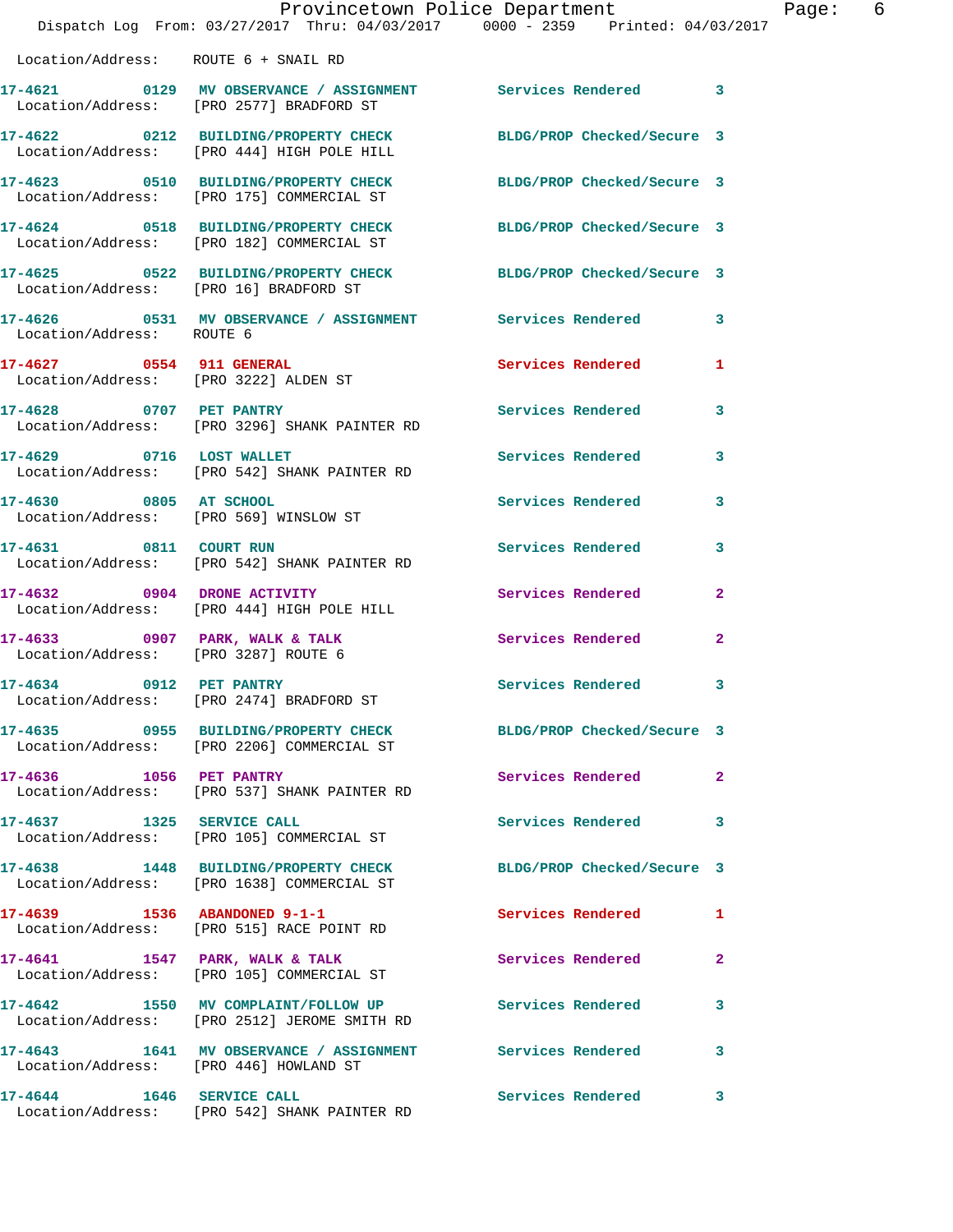| Location/Address: [PRO 3222] ALDEN ST | 17-4645 1807 MEDICAL/NOSE BLEED                                                                               | <b>Services Rendered</b> | $\mathbf{1}$ |    |
|---------------------------------------|---------------------------------------------------------------------------------------------------------------|--------------------------|--------------|----|
|                                       | 17-4646 1819 BUILDING/PROPERTY CHECK BLDG/PROP Checked/Secure 3<br>Location/Address: [PRO 519] RACE POINT RD  |                          |              |    |
|                                       | 17-4647 1855 BUILDING/PROPERTY CHECK BLDG/PROP Checked/Secure 3<br>Location/Address: [PRO 2206] COMMERCIAL ST |                          |              |    |
| Location/Address: STANDISH ST         | 17-4648 1919 ABDOMINAL/LOWER BACK PAIN Transported to Hospital 1                                              |                          |              |    |
|                                       | 17-4650 2003 SCAM<br>Location/Address: [PRO 3172] FRANKLIN ST                                                 | <b>Services Rendered</b> | 3            |    |
|                                       | 17-4651 2033 UNAUTHORIZED USE<br>Location/Address: [PRO 724] BRADFORD ST                                      | SPOKEN TO                | 3            |    |
|                                       | 17-4652 2050 MV OBSERVANCE / ASSIGNMENT Services Rendered<br>Location/Address: [PRO 59] BRADFORD ST           |                          | 3            |    |
| Location/Address: [PRO 425] COURT ST  | 17-4653 2126 BUILDING/PROPERTY CHECK BLDG/PROP Checked/Secure 3                                               |                          |              |    |
|                                       | 17-4654 2218 ASSIST CITIZEN<br>Location/Address: [PRO 319] COMMERCIAL ST                                      | Services Rendered        | 3            |    |
|                                       | 17-4655 2306 MV COMPLAINT<br>Location/Address: [PRO 542] SHANK PAINTER RD                                     | <b>Services Rendered</b> | $\mathbf{2}$ |    |
| For Date: $03/31/2017$ - Friday       |                                                                                                               |                          |              |    |
| 17-4656 0001 LOBBY TRAFFIC            |                                                                                                               | Services Rendered 2      |              | 17 |

|                                                              | TI-4000 VVVI LODDI IKAFFIC<br>Location/Address: [PRO 542] SHANK PAINTER RD                                       | per vices vendered        |                         |
|--------------------------------------------------------------|------------------------------------------------------------------------------------------------------------------|---------------------------|-------------------------|
|                                                              | 17-4657 0047 SUSPICIOUS ACTIVITY<br>Location/Address: [PRO 196] COMMERCIAL ST                                    | No Action Required        | $\overline{2}$          |
| Location/Address: [PRO 3440] ROUTE 6                         |                                                                                                                  |                           | 3                       |
|                                                              | Location/Address: [PRO 2483] COMMERCIAL ST                                                                       |                           | 3.                      |
|                                                              | 17-4660 0235 BUILDING/PROPERTY CHECK BLDG/PROP Checked/Secure 3<br>Location/Address: [PRO 1778] SHANK PAINTER RD |                           |                         |
| Location/Address: [OT] BLAKE ST                              | 17-4661  0350  ASSIST AGENCY /NEWTON PD  Services Rendered                                                       |                           | $\mathbf{3}$            |
|                                                              | 17-4662 0541 ALARM - FIRE<br>Location/Address: [PRO 2079] BLUEBERRY AVE                                          | False Alarm               | $\mathbf{1}$            |
|                                                              | 17-4663  0551 BUILDING/PROPERTY CHECK Services Rendered<br>Location/Address: [PRO 3259] MACMILLAN WHARF          |                           | 3                       |
| Location/Address: ROUTE 6                                    | 17-4664 0601 MV OBSERVANCE / ASSIGNMENT Services Rendered                                                        |                           | $\mathbf{3}$            |
| 17-4665 0735 SERVICE CALL<br>Location/Address: COMMERCIAL ST |                                                                                                                  | <b>Services Rendered</b>  | $\overline{\mathbf{3}}$ |
| Location/Address: [PRO 2513] ROUTE 6                         | 17-4666 6743 MV OBSERVANCE / ASSIGNMENT Services Rendered                                                        |                           | $\mathbf{3}$            |
| 17-4667 0750 MV STOP<br>Location/Address: [PRO 521] ROUTE 6  |                                                                                                                  | Citation/Warning Issued 3 |                         |
| Location/Address: [PRO 569] WINSLOW ST                       | 17-4668 0816 SERVICE CALL/SCHOOL                                                                                 | <b>Services Rendered</b>  | 3                       |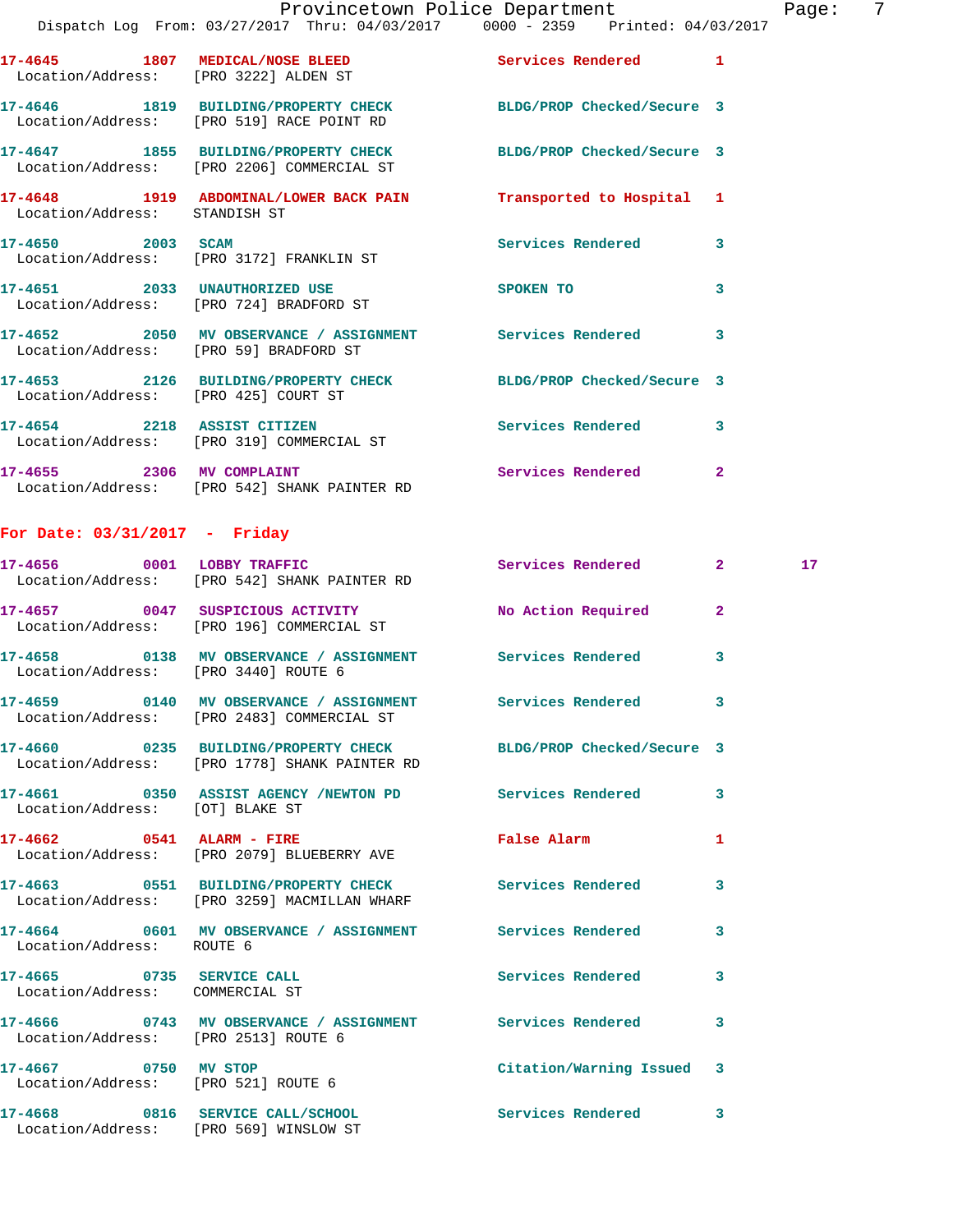|                                                                          | 17-4669 0949 SERVICE CALL<br>Location/Address: [PRO 1143] WEST VINE ST                                        | Services Rendered        | 3              |   |
|--------------------------------------------------------------------------|---------------------------------------------------------------------------------------------------------------|--------------------------|----------------|---|
|                                                                          | 17-4670 1034 ASSIST CITIZEN<br>Location/Address: [PRO 2144] CONWELL ST                                        | SPOKEN TO                | 3              |   |
|                                                                          | 17-4671 1107 LARCENY /FORGERY/ FRAUD<br>Location/Address: [PRO 994] MILLER HILL RD                            | <b>SPOKEN TO</b>         | $\overline{a}$ |   |
| 17-4672 1116 FOLLOW UP                                                   | Location/Address: [PRO 542] SHANK PAINTER RD                                                                  | SPOKEN TO                | $\overline{2}$ | 1 |
| Refer To Accident: 17-13-AC                                              | 17-4673 1204 MV ACCIDENT<br>Location/Address: [PRO 542] SHANK PAINTER RD                                      | Services Rendered        | 1              |   |
| 17-4674 1220 FOLLOW UP                                                   | Location/Address: [PRO 542] SHANK PAINTER RD                                                                  | SPOKEN TO                | $\mathbf{2}$   |   |
| 17-4675 1254 FOLLOW UP                                                   | Location/Address: [PRO 994] MILLER HILL RD                                                                    | Services Rendered        | $\mathbf{2}$   |   |
| 17-4677 1434 INVESTIGATION                                               | Location/Address: [PRO 488] MAYFLOWER ST                                                                      | FOLLOW UP                | $\overline{a}$ |   |
|                                                                          | 17-4676 1514 BUILDING/PROPERTY CHECK BLDG/PROP Checked/Secure 3<br>Location/Address: [PRO 444] HIGH POLE HILL |                          |                |   |
|                                                                          | 17-4678 1524 BLACKMAIL COMPLAINT<br>Location/Address: [PRO 542] SHANK PAINTER RD                              | Taken/Referred to Other  | $\mathbf{2}$   |   |
|                                                                          | 17-4679 1527 WATER LEAK<br>Location/Address: [PRO 1706] THISTLEMORE RD                                        | Taken/Referred to Other  | 3              |   |
|                                                                          | 17-4680 1529 PARK, WALK & TALK<br>Location/Address: [PRO 105] COMMERCIAL ST                                   | Services Rendered        | $\mathbf{2}$   |   |
|                                                                          | 17-4681 1543 RESCUE CALL/FALL<br>Location/Address: [PRO 442] HARRY KEMP WAY                                   | Services Rendered        | 1              |   |
| 17-4682 1613 ALARM - FIRE DRILL<br>Location/Address: [PRO 3222] ALDEN ST |                                                                                                               | Services Rendered        | 1              |   |
| 17-4684   1644 BIKE LOCKED                                               | Location/Address: [PRO 3296] SHANK PAINTER RD                                                                 | Services Rendered        | $\mathbf{2}$   |   |
| 17-4686 1734 VERBAL SPEED                                                | Location/Address: [PRO 3966] SHANK PAINTER RD                                                                 | <b>VERBAL WARNING</b>    | 3              |   |
| 17-4687 1807 911 CALL                                                    | Location/Address: [PRO 3007] HARRY KEMP WAY                                                                   | Taken/Referred to Other  | 1              |   |
| 17-4688 2025 MV COMPLAINT                                                | Location/Address: [PRO 2818] CONWELL ST                                                                       | Services Rendered        | $\overline{a}$ |   |
| Location/Address: [PRO 2521] ROUTE 6                                     | 17-4689 2048 MV OPERATIONS COMPLAINT                                                                          | Could Not Locate         | $\overline{a}$ |   |
|                                                                          | 17-4690 2206 BUILDING/PROPERTY CHECK<br>Location/Address: [PRO 2898] JEROME SMITH RD                          | <b>Services Rendered</b> | 3              |   |
| 17-4691 2227 MV MISSING                                                  | Location/Address: [PRO 1558] CONANT ST                                                                        | Services Rendered        | $\overline{2}$ |   |
|                                                                          |                                                                                                               |                          |                |   |

**For Date: 04/01/2017 - Saturday**

Location/Address: [PRO 447] JEROME SMITH RD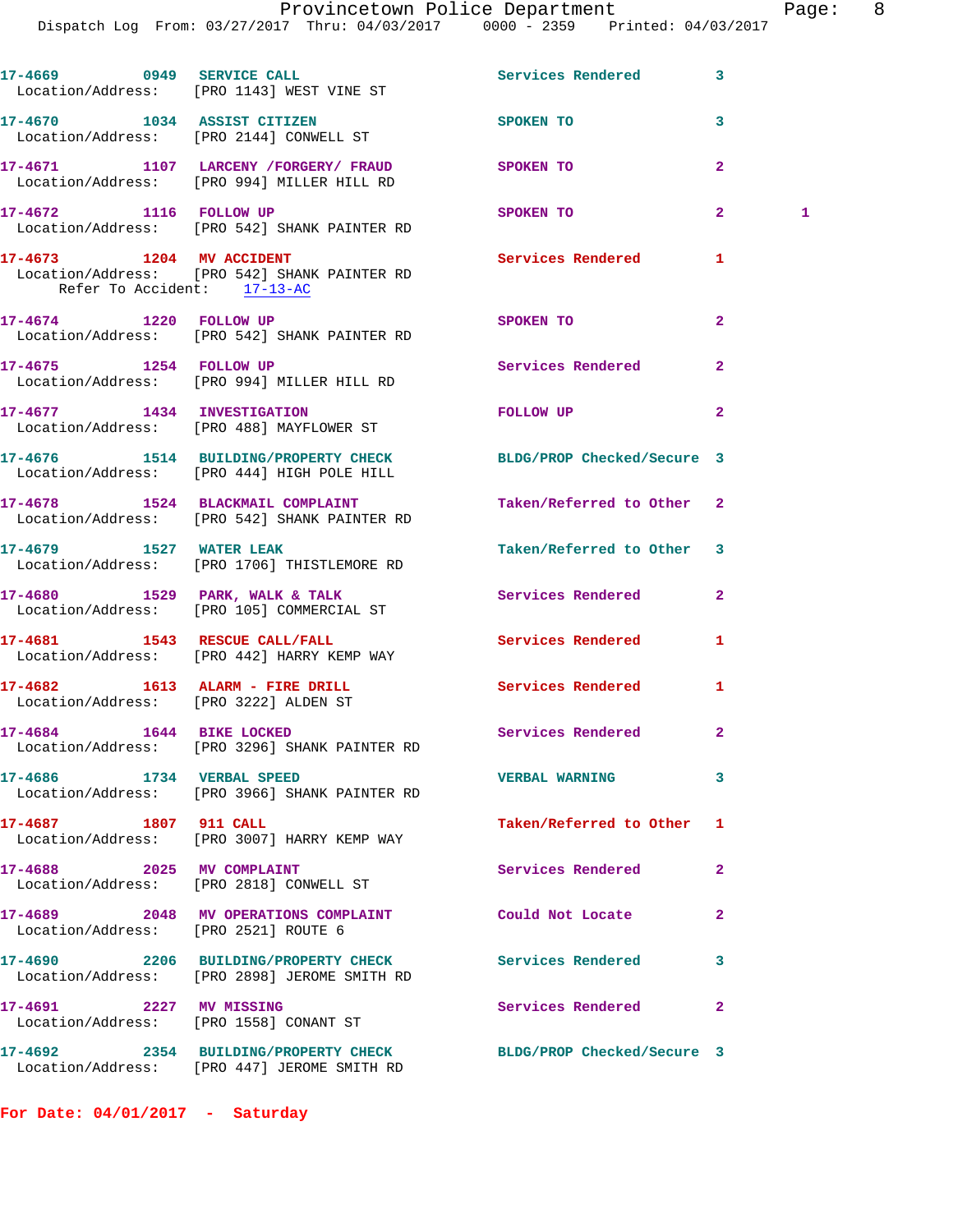|                                       | PISPACCII LOG FIOM ( 2/27/2017 - 1111u 19/03/2017 - 10000 - 2339 - PIINCEO ( 19/03/2017                          |                            |                   |
|---------------------------------------|------------------------------------------------------------------------------------------------------------------|----------------------------|-------------------|
|                                       | 17-4693 0002 BUILDING/PROPERTY CHECK BLDG/PROP Checked/Secure 3<br>Location/Address: [PRO 3259] MACMILLAN WHARF  |                            |                   |
|                                       | 17-4694 0003 LOBBY TRAFFIC<br>Location/Address: [PRO 542] SHANK PAINTER RD                                       | <b>Services Rendered</b>   | 8<br>$\mathbf{2}$ |
|                                       | 17-4696 0102 BUILDING/PROPERTY CHECK Services Rendered<br>Location/Address: [PRO 2483] COMMERCIAL ST             |                            | 3                 |
|                                       | 17-4697 0102 MV OBSERVANCE / ASSIGNMENT No Action Required<br>Location/Address: HOWLAND ST + BRADFORD ST         |                            | 3                 |
|                                       | 17-4698 0117 BUILDING/PROPERTY CHECK Services Rendered<br>Location/Address: [PRO 2490] PROVINCELANDS RD          |                            | 3                 |
|                                       | 17-4699 		 0125 MV OBSERVANCE / ASSIGNMENT Services Rendered<br>Location/Address: [PRO 2489] BRADFORD ST         |                            | 3                 |
|                                       | 17-4700 0214 MV OBSERVANCE / ASSIGNMENT Services Rendered<br>Location/Address: [PRO 106] COMMERCIAL ST           |                            | 3                 |
|                                       | 17-4701 0239 BUILDING/PROPERTY CHECK BLDG/PROP Checked/Secure 3<br>Location/Address: [PRO 3296] SHANK PAINTER RD |                            |                   |
|                                       | $17-4702$ 0340 ALARM - GENERAL<br>Location/Address: [PRO 242] COMMERCIAL ST                                      | False Alarm Weather (No 1  |                   |
| 17-4703 0407 ALARM - FIRE             | Location/Address: [PRO 429] DYER ST                                                                              | False Alarm Weather (No    | $\mathbf{1}$      |
|                                       | 17-4704 0519 MV OBSERVANCE / ASSIGNMENT Services Rendered<br>Location/Address: [PRO 2489] BRADFORD ST            |                            | 3                 |
| Location/Address: [PRO 625] DEWEY AVE | 17-4705 0804 SERVICE CALL/WATER DEPT                                                                             | Taken/Referred to Other    | 3                 |
|                                       | 17-4706 6829 SERVICE CALL/FLOODING Services Rendered<br>Location/Address: [PRO 1190] COMMERCIAL ST               |                            | 3                 |
| $17-4707$ 0834 ALARM - FIRE           | Location/Address: [PRO 517] RACE POINT RD                                                                        | No Action Required         | $\mathbf{1}$      |
|                                       | 17-4708 1001 ASSIST CITIZEN/ALARM Services Rendered<br>Location/Address: [PRO 346] COMMERCIAL ST                 |                            | 3                 |
| Location/Address: [PRO 3287] ROUTE 6  | 17-4709 1119 BUILDING/PROPERTY CHECK BLDG/PROP Checked/Secure 3                                                  |                            |                   |
|                                       | 17-4710 1345 VANDALISM/GRAFFITI<br>Location/Address: [PRO 63] BRADFORD ST EXT                                    | Services Rendered          | 3                 |
| 17-4711 1446 LOOSE DOG                | Location/Address: COTTAGE ST + COMMERCIAL ST                                                                     | Services Rendered          | $\overline{a}$    |
|                                       | 17-4712 1601 MV OBSERVANCE / ASSIGNMENT<br>Location/Address: HIGH POLE HILL + BRADFORD ST                        | <b>Services Rendered</b>   | 3                 |
|                                       | 17-4713 1625 BUILDING/PROPERTY CHECK<br>Location/Address: [PRO 3259] MACMILLAN WHARF                             | BLDG/PROP Checked/Secure 3 |                   |
|                                       | 17-4714 1642 ALARM - GENERAL<br>Location/Address: [PRO 440] HARRY KEMP WAY                                       | No Action Required         | 1                 |
|                                       | 17-4715 1720 PARK, WALK & TALK<br>Location/Address: [PRO 182] COMMERCIAL ST                                      | Services Rendered          | $\mathbf{2}$      |
|                                       | 17-4716 1728 RESCUE CALL/TRANSPORT<br>Location/Address: [PRO 3670] SHANK PAINTER RD                              | Transported to Hospital    | 1                 |
|                                       |                                                                                                                  | BLDG/PROP Checked/Secure 3 |                   |

Location/Address: [PRO 1646] WINSLOW ST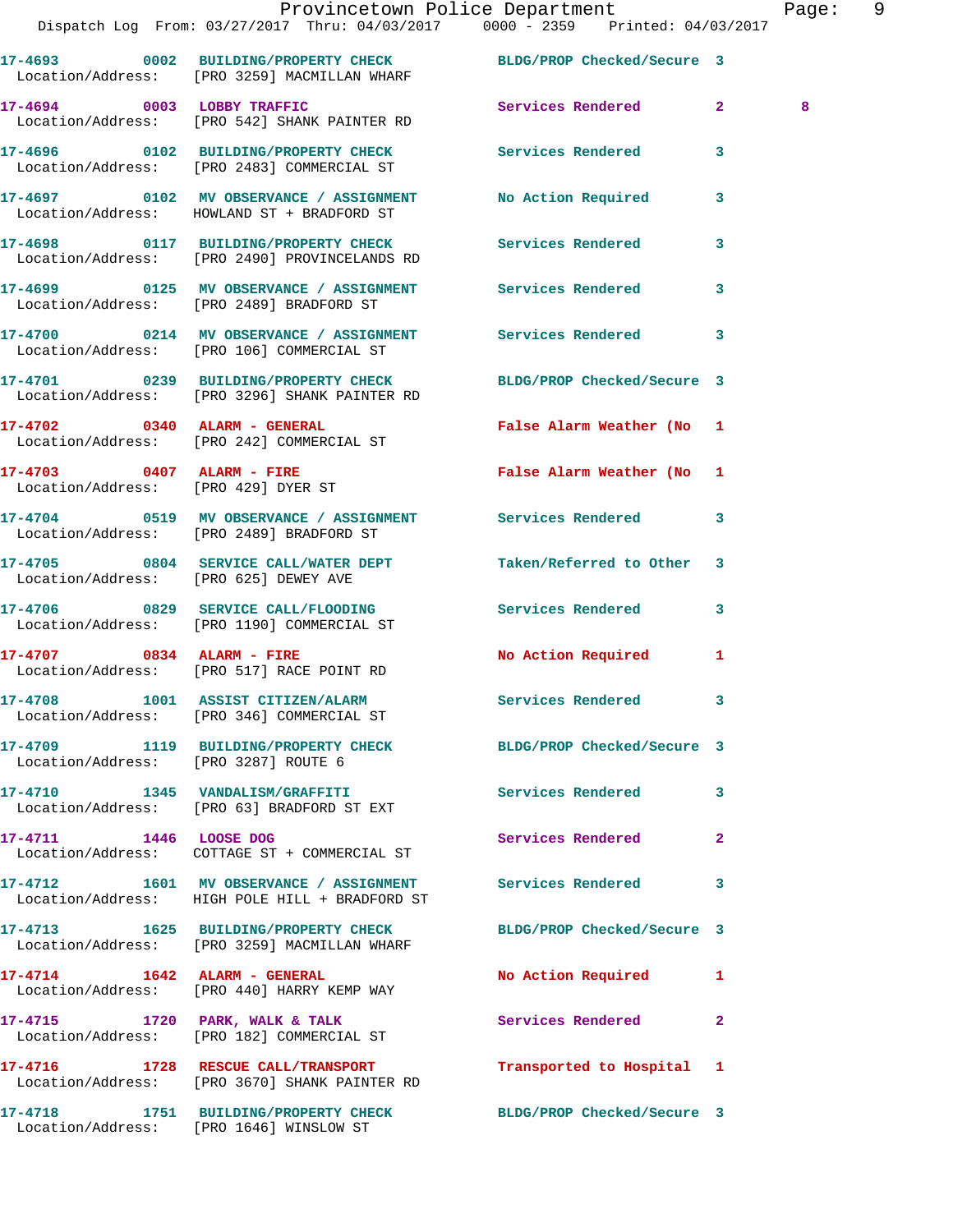|                                                         | Dispatch Log From: 03/27/2017 Thru: 04/03/2017 0000 - 2359 Printed: 04/03/2017                                  |                            |                |    |
|---------------------------------------------------------|-----------------------------------------------------------------------------------------------------------------|----------------------------|----------------|----|
|                                                         | 17-4719 1820 MV DISABLED<br>Location/Address: [PRO 2499] RACE POINT RD                                          | <b>Services Rendered</b>   | $\mathbf{2}$   |    |
| 17-4720 1839 POT HOLE                                   | Location/Address: [PRO 4021] COMMERCIAL ST                                                                      | Taken/Referred to Other    | 2              |    |
|                                                         | 17-4721 1911 BUILDING/PROPERTY CHECK<br>Location/Address: [PRO 433] RYDER ST EXT                                | Services Rendered          | 3              |    |
|                                                         | 17-4722 1923 BAR CHECK<br>Location/Address: [PRO 2605] COMMERCIAL ST                                            | Services Rendered          | $\mathbf{2}$   |    |
|                                                         | 17-4723 2030 DOG ON BALCONY<br>Location/Address: [PRO 2273] WINTHROP ST                                         | <b>GONE ON ARRIVAL</b>     | $\overline{a}$ |    |
|                                                         | 17-4724 2116 BUILDING/PROPERTY CHECK BLDG/PROP Checked/Secure 3<br>Location/Address: [PRO 3430] COMMERCIAL ST   |                            |                |    |
| Location/Address: ROUTE 6                               | 17-4725 2131 MV OBSERVANCE / ASSIGNMENT Services Rendered                                                       |                            | 3              |    |
|                                                         | 17-4726 2214 BUILDING/PROPERTY CHECK Services Rendered<br>Location/Address: [PRO 521] ROUTE 6                   |                            | 3              |    |
| 17-4727 2325 SERVE WARRANT<br>Refer To Arrest: 17-34-AR | Location/Address: [PRO 3443] COMMERCIAL ST                                                                      | Arrest(s) Made             | 3              |    |
|                                                         | 17-4729 2358 MEDICAL EMERGENCY<br>Location/Address: [PRO 395] COMMERCIAL ST                                     | Transported to Hospital 1  |                |    |
| For Date: 04/02/2017 - Sunday                           |                                                                                                                 |                            |                |    |
|                                                         | 17-4730 0013 BUILDING/PROPERTY CHECK Services Rendered<br>Location/Address: [PRO 330] COMMERCIAL ST             |                            | 3              |    |
|                                                         | 17-4731 0028 BUILDING/PROPERTY CHECK BLDG/PROP Checked/Secure 3<br>Location/Address: [PRO 2483] COMMERCIAL ST   |                            |                |    |
|                                                         | 17-4732 0034 LOBBY TRAFFIC<br>Location/Address: [PRO 542] SHANK PAINTER RD                                      | Services Rendered          | $\mathbf{2}$   | 11 |
|                                                         | 17-4734 0043 B.H.O.C. TRANSPORT<br>Location/Address: [PRO 542] SHANK PAINTER RD<br>Refer To Arrest: 17-34-AR    | Taken/Referred to Other 3  |                |    |
|                                                         | 17-4735 0136 BUILDING/PROPERTY CHECK BLDG/PROP Checked/Secure 3<br>Location/Address: [PRO 3259] MACMILLAN WHARF |                            |                |    |
|                                                         | 17-4736 0226 MV OBSERVANCE / ASSIGNMENT Services Rendered<br>Location/Address: [PRO 2489] BRADFORD ST           |                            | 3              |    |
|                                                         | 17-4737 0227 BUILDING/PROPERTY CHECK<br>Location/Address: [PRO 447] JEROME SMITH RD                             | BLDG/PROP Checked/Secure 3 |                |    |
|                                                         | 17-4738 0311 BUILDING/PROPERTY CHECK BLDG/PROP Checked/Secure 3<br>Location/Address: [PRO 519] RACE POINT RD    |                            |                |    |
|                                                         | 17-4739 0525 BUILDING/PROPERTY CHECK Services Rendered<br>Location/Address: [PRO 1528] BROWNE ST                |                            | 3              |    |
| 17-4740 0745 MV STOP                                    | Location/Address: [PRO 2513] ROUTE 6                                                                            | <b>VERBAL WARNING</b>      | 3              |    |
|                                                         | 17-4741 0756 BUILDING/PROPERTY CHECK Services Rendered<br>Location/Address: [PRO 2977] COMMERCIAL ST            |                            | 3              |    |
|                                                         | 17-4744 0800 ASSIST CITIZEN/PARKING<br>Location/Address: [PRO 1952] COMMERCIAL ST                               | Services Rendered          | 3              |    |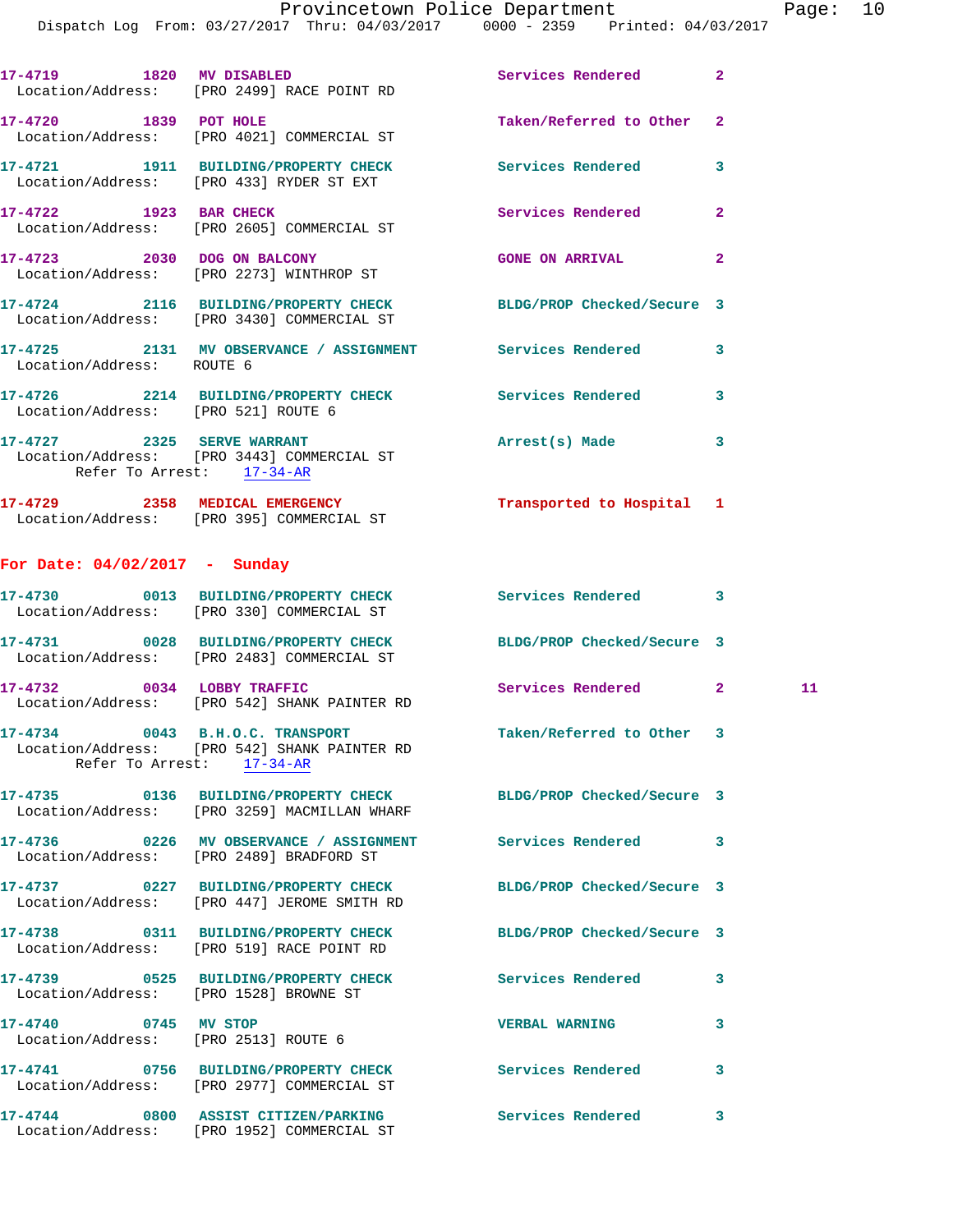Dispatch Log From: 03/27/2017 Thru: 04/03/2017 0000 - 2359 Printed: 04/03/2017 **17-4742 0804 MV OBSERVANCE / ASSIGNMENT Services Rendered 3**  Location/Address: [PRO 3430] COMMERCIAL ST **17-4743 0807 MV OBSERVANCE / ASSIGNMENT Services Rendered 3**  Location/Address: BRADFORD ST + STANDISH ST **17-4745 0903 PARK, WALK & TALK Services Rendered 2**  Location/Address: [PRO 440] HARRY KEMP WAY **17-4746 0944 MV OBSERVANCE / ASSIGNMENT Services Rendered 3**  Location/Address: [PRO 1784] SHANK PAINTER RD **17-4747 0954 BUILDING/PROPERTY CHECK BLDG/PROP Checked/Secure 3**  Location/Address: [PRO 2483] COMMERCIAL ST **17-4748 1014 MV STOP VERBAL WARNING 3**  Location/Address: [PRO 537] SHANK PAINTER RD **17-4749 1048 BUILDING/PROPERTY CHECK Services Rendered 3**  Location/Address: [PRO 3259] MACMILLAN WHARF **17-4750 1049 BUILDING/PROPERTY CHECK BLDG/PROP Checked/Secure 3**  Location/Address: [PRO 526] RYDER ST EXT **17-4751 1114 COMPLAINT BY LAW VIOLATION 3**  Location/Address: [PRO 121] COMMERCIAL ST 17-4752 1127 MV COMPLAINT **Services Rendered** 2 Location/Address: BRADFORD ST **17-4753 1221 MV DISABLED Services Rendered 2**  Location/Address: BRADFORD ST + PRINCE ST **17-4754 1316 MV STOP VERBAL WARNING 3**  Location/Address: [PRO 2490] PROVINCELANDS RD **17-4755 1324 BUILDING/PROPERTY CHECK BLDG/PROP Checked/Secure 3**  Location/Address: [PRO 1638] COMMERCIAL ST **17-4756 1332 MV STOP VERBAL WARNING 3**  Location/Address: [PRO 2513] ROUTE 6 **17-4757 1422 ASSIST CITIZEN Services Rendered 3**  Location/Address: [PRO 542] SHANK PAINTER RD **17-4758 1533 PARK, WALK & TALK Services Rendered 2**  Location/Address: [PRO 564] BAYBERRY AVE **17-4759 1547 FOLLOW UP Services Rendered 3**  Location/Address: [PRO 121] COMMERCIAL ST 17-4760 **1551 PARK, WALK & TALK Services Rendered** 2 Location/Address: [PRO 105] COMMERCIAL ST **17-4761 1643 MV OBSERVANCE / ASSIGNMENT Services Rendered 3**  Location/Address: BRADFORD ST **17-4762 1645 BUILDING/PROPERTY CHECK Services Rendered 3**  Location/Address: [PRO 2499] RACE POINT RD **17-4763 1652 MV STOP VERBAL WARNING 3**  Location/Address: BRADFORD ST + RYDER ST **17-4764 1713 MV OBSERVANCE / ASSIGNMENT Services Rendered 3**  Location/Address: [PRO 525] COMMERCIAL ST **17-4765 1800 BUILDING/PROPERTY CHECK BLDG/PROP Checked/Secure 3**  Location/Address: [PRO 1778] SHANK PAINTER RD

**17-4766 1823 BUILDING/PROPERTY CHECK Services Rendered 3**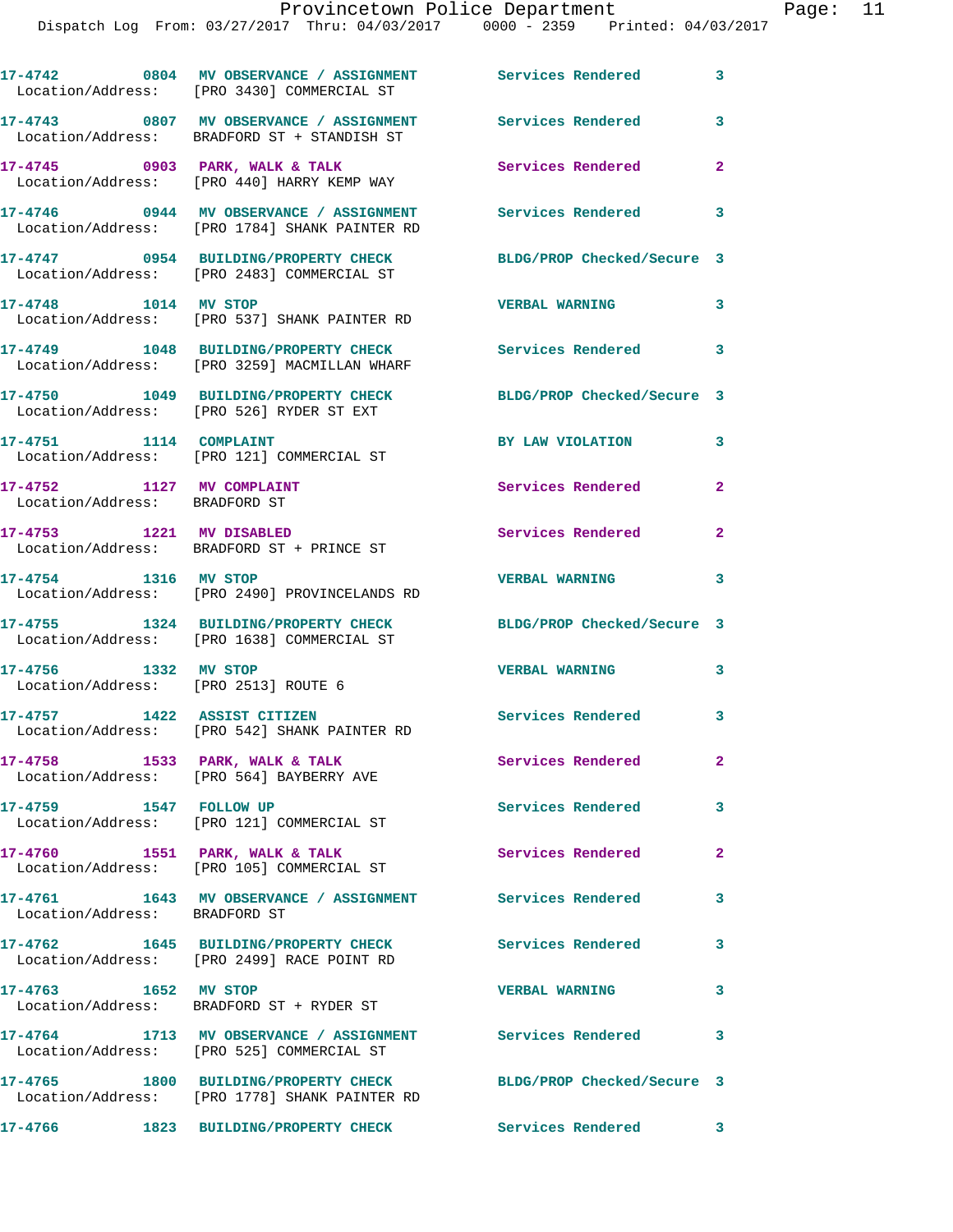|                                                                  | Provincetown Police Department                                                                        |                            |                |
|------------------------------------------------------------------|-------------------------------------------------------------------------------------------------------|----------------------------|----------------|
|                                                                  | Dispatch Log From: 03/27/2017 Thru: 04/03/2017 0000 - 2359 Printed: 04/03/2017                        |                            |                |
| Location/Address: [PRO 521] ROUTE 6                              |                                                                                                       |                            |                |
| Location/Address: ROUTE 6                                        | 17-4767 1835 MV OBSERVANCE / ASSIGNMENT Services Rendered                                             |                            | 3              |
| Location/Address: OLD COLONY WAY                                 | 17-4768 1911 MV HIT & RUN/PAST OCCURRED Services Rendered                                             |                            | $\overline{a}$ |
| 1928 BAR CHECK<br>17-4769                                        | Location/Address: [PRO 356] COMMERCIAL ST                                                             | BLDG/PROP Checked/Secure 2 |                |
|                                                                  | 17-4770 2023 BUILDING/PROPERTY CHECK<br>Location/Address: [PRO 3317] CEMETERY RD                      | <b>Services Rendered</b>   | 3              |
|                                                                  | 17-4771 2025 BUILDING/PROPERTY CHECK<br>Location/Address: [PRO 3318] CEMETERY RD                      | <b>Services Rendered</b>   | 3              |
| 17-4772 2029 FIRE , BRUSH<br>Location/Address: MAPLE CT + OAK DR |                                                                                                       | Services Rendered          | 1              |
| 17-4773 2112 FOLLOW UP                                           | Location/Address: [PRO 542] SHANK PAINTER RD                                                          | Services Rendered          | $\overline{2}$ |
|                                                                  | 17-4774 2126 BUILDING/PROPERTY CHECK<br>Location/Address: [PRO 379] COMMERCIAL ST                     | BLDG/PROP Checked/Secure 3 |                |
|                                                                  | 17-4775 2207 BUILDING/PROPERTY CHECK<br>Location/Address: [PRO 440] HARRY KEMP WAY                    | BLDG/PROP Checked/Secure 3 |                |
|                                                                  | 17-4776 2221 ASSIST AGENCY / MUTUAL AID<br>Location/Address: [PRO 542] SHANK PAINTER RD               | Taken/Referred to Other    | 3              |
|                                                                  | 17-4777 2351 BUILDING/PROPERTY CHECK<br>Location/Address: [PRO 530] SHANK PAINTER RD                  | BLDG/PROP Checked/Secure 3 |                |
| 17-4778                                                          | 2355 BUILDING/PROPERTY CHECK BLDG/PROP Checked/Secure 3<br>Location/Address: [PRO 440] HARRY KEMP WAY |                            |                |
| For Date: $04/03/2017$ - Monday                                  |                                                                                                       |                            |                |
|                                                                  | 17-4779 0001 LOBBY TRAFFIC<br>Location/Address: [PRO 542] SHANK PAINTER RD                            | <b>Services Rendered</b>   | $\mathbf{2}$   |
| 17-4780                                                          | 0004 BUILDING/PROPERTY CHECK<br>Location/Address: [PRO 3259] MACMILLAN WHARF                          | BLDG/PROP Checked/Secure 3 |                |

17-4782 0038 BAR CHECK Services Rendered 2 Location/Address: [PRO 3443] COMMERCIAL ST

Location/Address: BRADFORD ST + STANDISH ST

Location/Address: [PRO 542] SHANK PAINTER RD

Location/Address: HOWLAND ST + BRADFORD ST

Location/Address: [PRO 444] HIGH POLE HILL

**17-4786 0149 BUILDING/PROPERTY CHECK Services Rendered 3**  Location/Address: [PRO 3670] SHANK PAINTER RD

Location/Address: [PRO 3440] ROUTE 6

**17-4788 0229 BUILDING/PROPERTY CHECK BLDG/PROP Checked/Secure 3** 

**17-4789 0814 SERVICE CALL/SCHOOL Services Rendered 3**  Location/Address: [PRO 569] WINSLOW ST

**17-4783 0057 MV OBSERVANCE / ASSIGNMENT Services Rendered 3 17-4784 0100 ASSIST AGENCY / BOSTON PD Services Rendered 3 17-4785 0113 MV OBSERVANCE / ASSIGNMENT No Action Required 3 17-4787 0225 MV OBSERVANCE / ASSIGNMENT Services Rendered 3** 

Page:  $12$ <br> $1017$